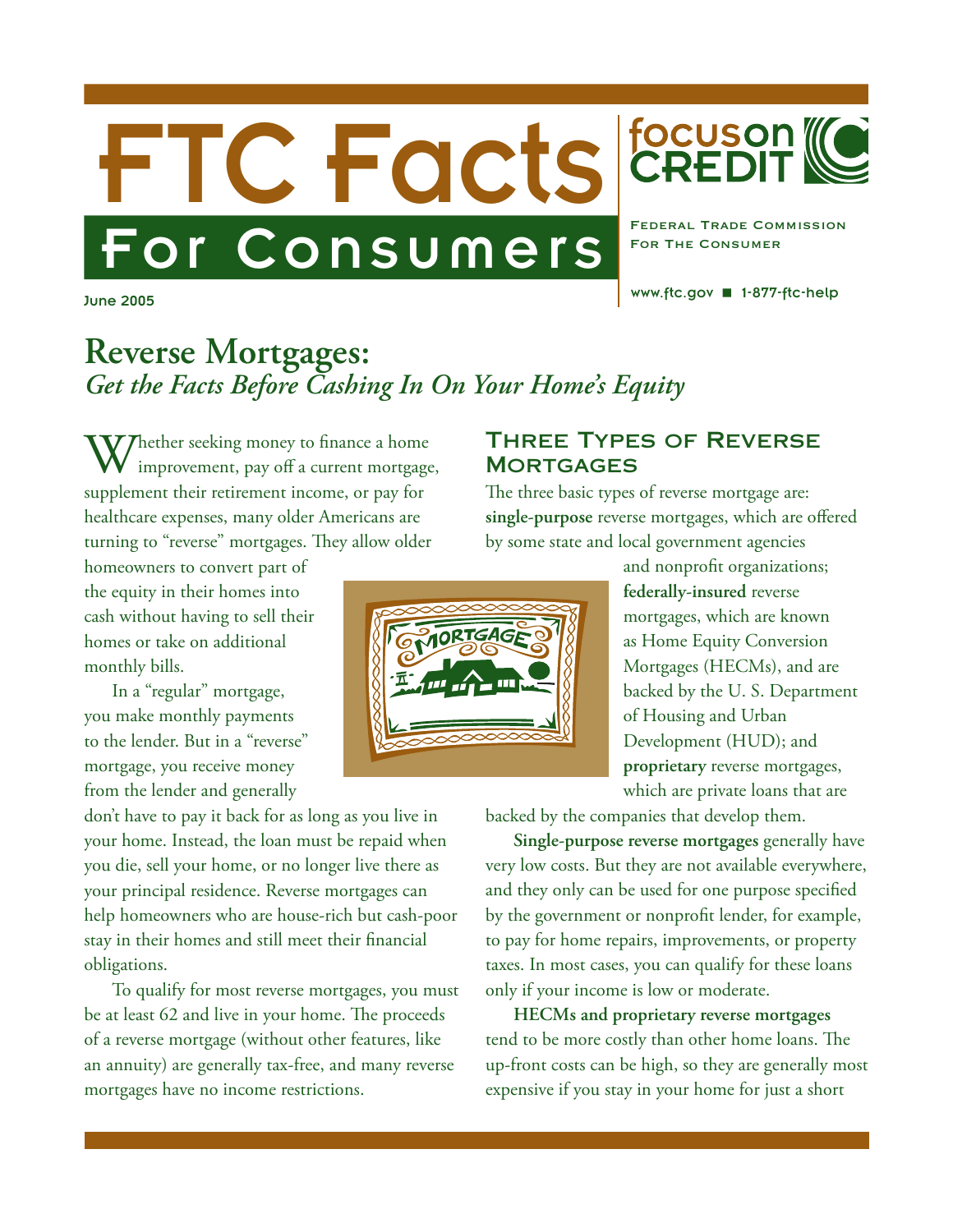time. They are widely available, have no income or medical requirements, and can be used for any purpose.

Before applying for a HECM, you must meet with a counselor from an independent governmentapproved housing counseling agency. The counselor must explain the loan's costs, financial implications, and alternatives. For example, counselors should tell you about government or nonprofit programs for which you may qualify,

and any single-purpose or proprietary reverse mortgages available in your area.

The amount of money you can borrow with a HECM or proprietary reverse mortgage depends on several factors, including your age, the type of reverse

mortgage you select, the appraised value of your home, current interest rates, and where you live. In general, the older you are, the more valuable your home, and the less you owe on it, the more money you can get.

The HECM gives you choices in how the loan is paid to you. You can select fixed monthly cash advances for a specific period or for as long as you live in your home. Or you can opt for a line of credit, which allows you to draw on the loan proceeds at any time in amounts that you choose. You also can get a combination of monthly payments plus a line of credit.

HECMs generally provide larger loan advances at a lower total cost compared with proprietary loans. But owners of higher-valued homes may get bigger loan advances from a proprietary reverse

mortgage. That is, if you have a higher appraised value without a large mortgage, then you may likely qualify for greater funds. Location (for example, your neighborhood) is only one part of the determination of appraised value.

#### Loan Features

Reverse mortgage loan advances are not taxable, and generally do not affect Social Security or Medicare

> benefits. You retain the title to your home and do not have to make monthly repayments. The loan must be repaid when the last surviving borrower dies, sells the home, or no longer lives in the home as a principal residence. In the HECM program, a borrower can live in a nursing home or

other medical facility for up to 12 months before the loan becomes due and payable.

As you consider a reverse mortgage, be aware that:

- **Lenders generally charge origination fees and** other closing costs for a reverse mortgage. Lenders also may charge servicing fees during the term of the mortgage. The lender generally sets these fees and costs.
- The amount you owe on a reverse mortgage generally grows over time. Interest is charged on the outstanding balance and added to the amount you owe each month. That means your total debt increases over time as loan funds are advanced to you and interest accrues on the loan.

*In a "reverse" mortgage, you receive money from the lender and generally don't have to pay it back for as long as you live in your home.*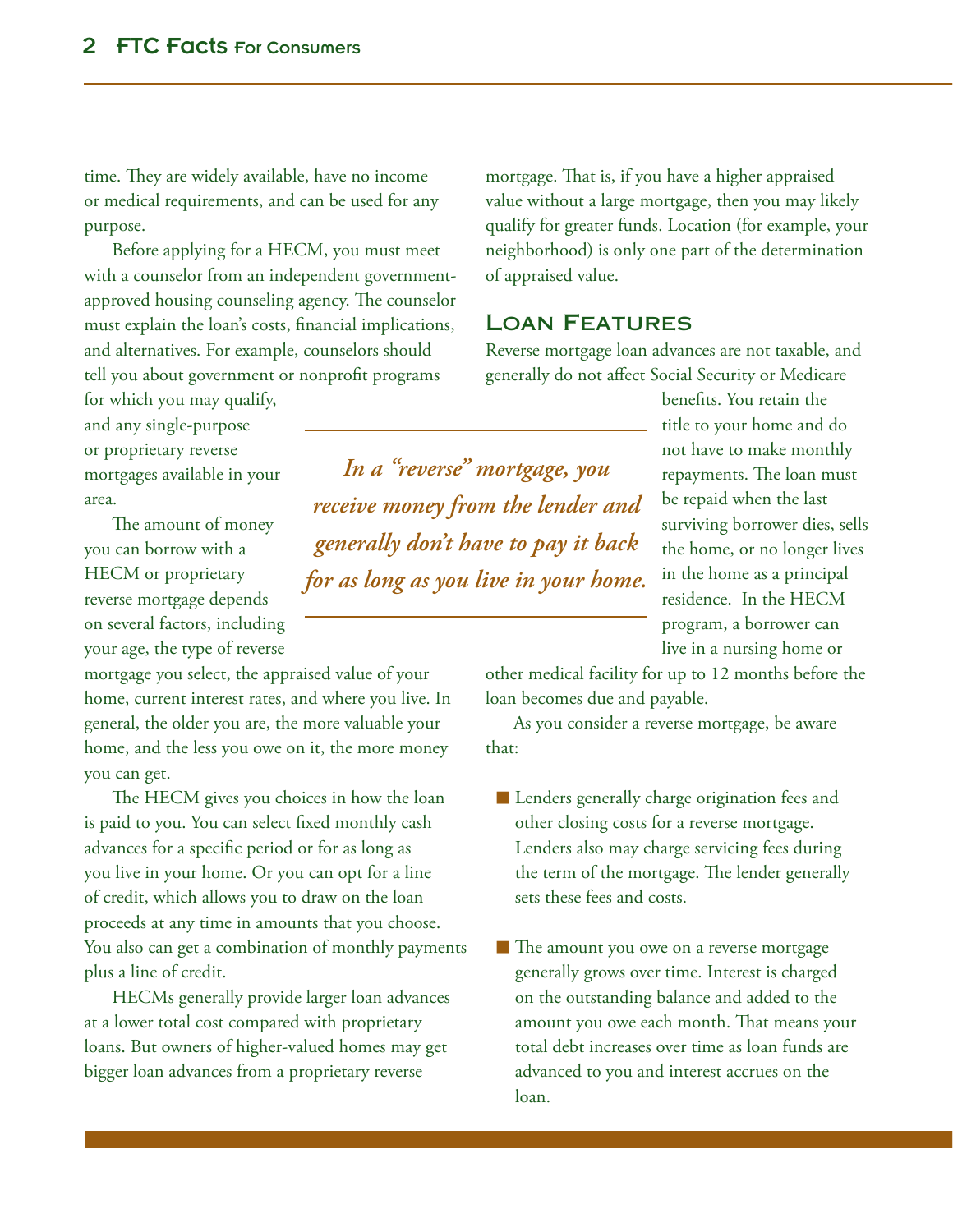Reverse mortgages may have fixed or variable rates. Most have variable rates that are tied to a financial index and will likely change according to market conditions.

- Reverse mortgages can use up all or some of the equity in your home, leaving fewer assets for you and your heirs. A "nonrecourse" clause, found in most reverse mortgages, prevents either you or your estate from owing more than the value of your home when the loan is repaid.
- Because you retain title to your home, you remain responsible for property taxes, insurance, utilities, fuel, maintenance, and other expenses. So, for example, if you don't pay property taxes or maintain homeowner's insurance, you risk the loan becoming due and payable.
- Interest on reverse mortgages is not deductible on income tax returns until the loan is paid off in part or whole.

## Getting a Good Deal

If you are considering a reverse mortgage, shop around to compare your options and the offered terms. Learn as much as you can about reverse mortgages before you talk to a counselor or lender. It will help you ask more informed questions, which could lead to a better deal.

 If you want to make a home repair or improvement or need help paying your property taxes, you may want to find out if you qualify for any low-cost **single-purpose loans** that may be available in your area. Area Agencies on Aging (AAAs) generally know about these programs. To find the nearest agency, visit www.eldercare.gov

or call toll-free, 1-800-677-1116. Ask the AAA for information about available "loan programs for home repairs or improvements," or "property tax deferral" or "property tax postponement" programs.

- If you are interested in a federally-insured HECM, know that all HECM lenders must follow HUD rules, and that many of the loan costs including the interest rate will be the same no matter which lender you select. Still, some costs including the origination fee, other closing costs, and servicing fees may vary among lenders.
- If you live in a higher-valued home, you may be able to borrow more from a proprietary reverse mortgage. But it generally will cost more. The best way to see key differences between a HECM and a proprietary loan is with a detailed sideby-side comparison of future costs and benefits. Many HECM counselors and lenders can provide you with this important information.
- No matter which type of reverse mortgage you are considering, be certain you understand all the conditions that could make the loan due and payable. Ask a counselor or lender to explain the Total Annual Loan Cost (TALC) rates, which show the projected annual average cost of a reverse mortgage, including all itemized costs.

## Be a Savvy Consumer

Be cautious if anyone tries to sell you something, like an annuity, and suggests that a reverse mortgage would be an easy way to pay for it. If you don't fully understand what they're selling, or you're not sure you need what they're selling, be even more skeptical.